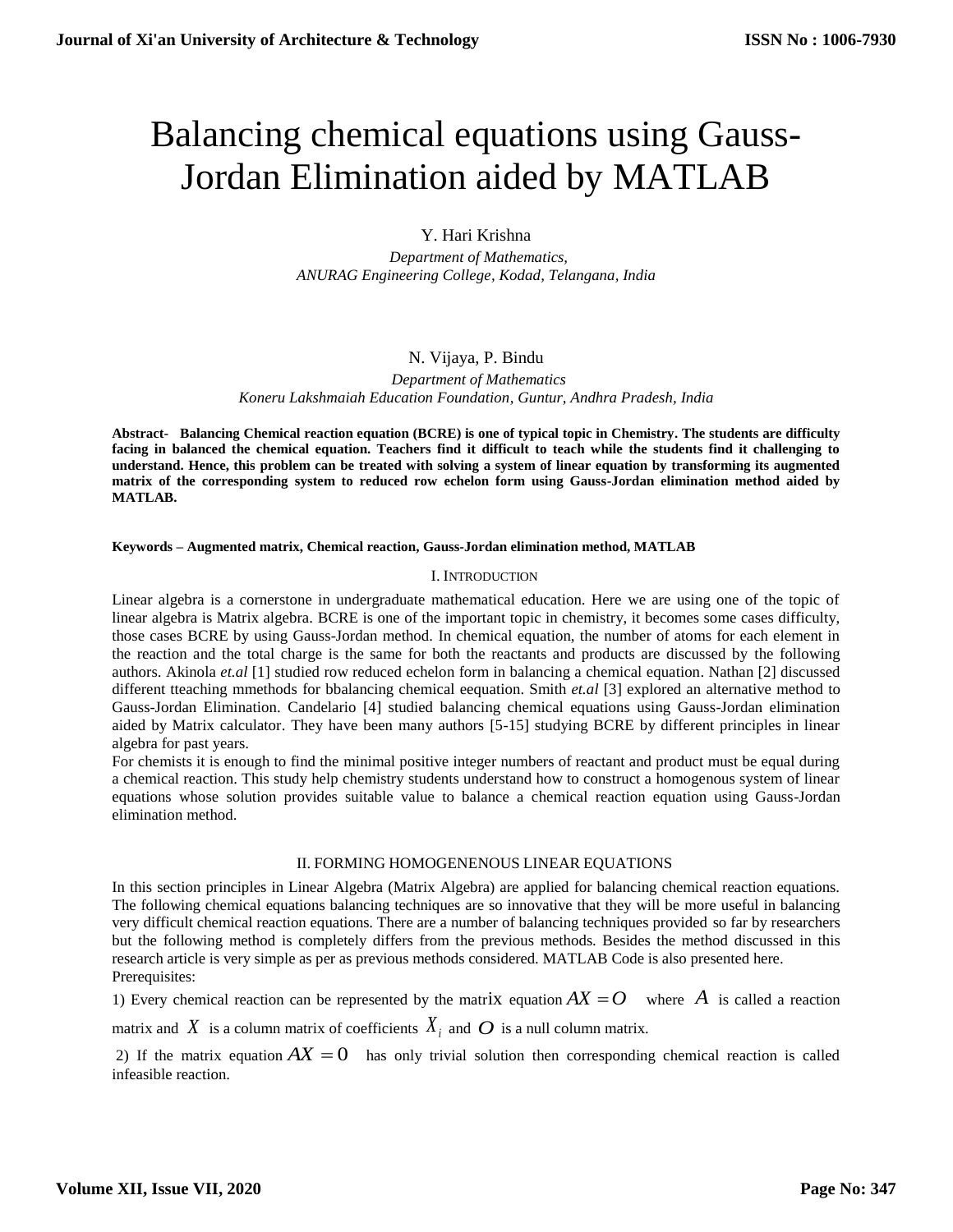3) If the matrix equation  $AX = 0$  has non trivial solution then corresponding chemical reaction is called feasible reaction.

**Problem (1)** 

$$
K_{3}[Fe(SCN)_{6}] + Na_{2}Cr_{2}O_{7} + H_{2}SO_{4} \rightarrow Fe(NO_{3})_{3} + Cr_{2}(SO_{4})_{3} + CO_{2} + H_{2}O + Na_{2}SO_{4} + KNO_{3}
$$

The above chemical reaction equation is unbalanced. Where chemical elements are: K-Potassium, Fe- Iron, S-Sulfur, C- Carbon, N- Nitrogen, Na-Sodium, Cr-Chromium, O-Oxygen, H-Hydrogen Introducing unknowns  $x_{i=1to}$  in order to balance the above chemical equation,

$$
x_1K_3[Fe(SCN)_6] + x_2Na_2Cr_2O_7 + x_3H_2SO_4 \rightarrow x_4Fe(NO_3)_3 + x_5Cr_2(SO_4)_3 + x_6CO_2 + x_7H_2O + x_8Na_2SO_4 + x_9 KNO_3
$$

Corresponding to eight elements one can get eight simultaneous linear equations as below these equations as a homogenous linear system in nine unknowns,

these equations as a homogeneous linear system in time a  
\n
$$
3x_1 - x_9 = 0
$$
  
\n $x_1 - x_4 = 0$   
\n $6x_1 + x_3 - 3x_5 - x_8 = 0$   
\n $6x_1 - x_6 = 0$   
\n $6x_1 - 3x_4 + x_9 = 0$   
\n $2x_2 - 2x_8 = 0$   
\n $2x_2 - 2x_5 = 0$   
\n $7x_2 + 4x_3 - 9x_4 - 12x_5 - 2x_6 - x_7 - 4x_8 - 3x_9$   
\n $2x_3 - 2x_7 = 0$ 

This system can be solved by Gauss-Jordan elimination method. Consider the matrix equation AX=O

|                     | 3            | $0\quad 0$     |                | $\overline{\phantom{0}}$ | $\theta$         | $\overline{0}$   | $\boldsymbol{0}$ | $\boldsymbol{0}$ |                | $\mathcal{X}_1$        |     |          |  |
|---------------------|--------------|----------------|----------------|--------------------------|------------------|------------------|------------------|------------------|----------------|------------------------|-----|----------|--|
| Where $A =   6 \ 0$ | 1            | $\theta$       | $\theta$       | $-1$                     | $\boldsymbol{0}$ | $\boldsymbol{0}$ | $\boldsymbol{0}$ | $\boldsymbol{0}$ | $\overline{0}$ | $\mathcal{X}_{\gamma}$ |     |          |  |
|                     | 6            | $\theta$       |                | $\overline{0}$           | $-3$             | $\boldsymbol{0}$ | $\theta$         | $-1$             | $\Omega$       | $x_3$                  |     |          |  |
|                     | 6            | $\overline{0}$ | $\overline{0}$ | $\boldsymbol{0}$         | $\boldsymbol{0}$ | $-1$             | $\boldsymbol{0}$ | $\boldsymbol{0}$ | $\overline{0}$ | $x_4$                  |     |          |  |
|                     |              |                | $\overline{0}$ | $-3$                     | $\boldsymbol{0}$ | $\boldsymbol{0}$ | $\overline{0}$   | $\overline{0}$   |                | $-1 \mid X =$<br>$x_5$ | $=$ | $\theta$ |  |
|                     | $\mathbf{0}$ | 2              | $\overline{0}$ | $\boldsymbol{0}$         | $\boldsymbol{0}$ | $\boldsymbol{0}$ | $\boldsymbol{0}$ | $-2$             | $\Omega$       | $x_{6}$                |     |          |  |
|                     | $\mathbf{0}$ | 2              | $\overline{0}$ | $\boldsymbol{0}$         | $-2$             | $\boldsymbol{0}$ | $\theta$         | $\boldsymbol{0}$ | $\theta$       | $\chi_{7}$             |     | 0        |  |
|                     | $\theta$     | 7              | $\overline{4}$ | -9                       | $-12$            | $-2$             | $-1$             | - 4              | $-3$           | $\mathcal{X}_{\Omega}$ |     |          |  |
|                     | $\theta$     | $\theta$       | 2              | $\theta$                 | $\theta$         | $\theta$         | $-2$             | $\boldsymbol{0}$ | $\Omega$       | $x_{\rm q}$            |     |          |  |

where A is called reaction matrix.

The augmented matrix is given by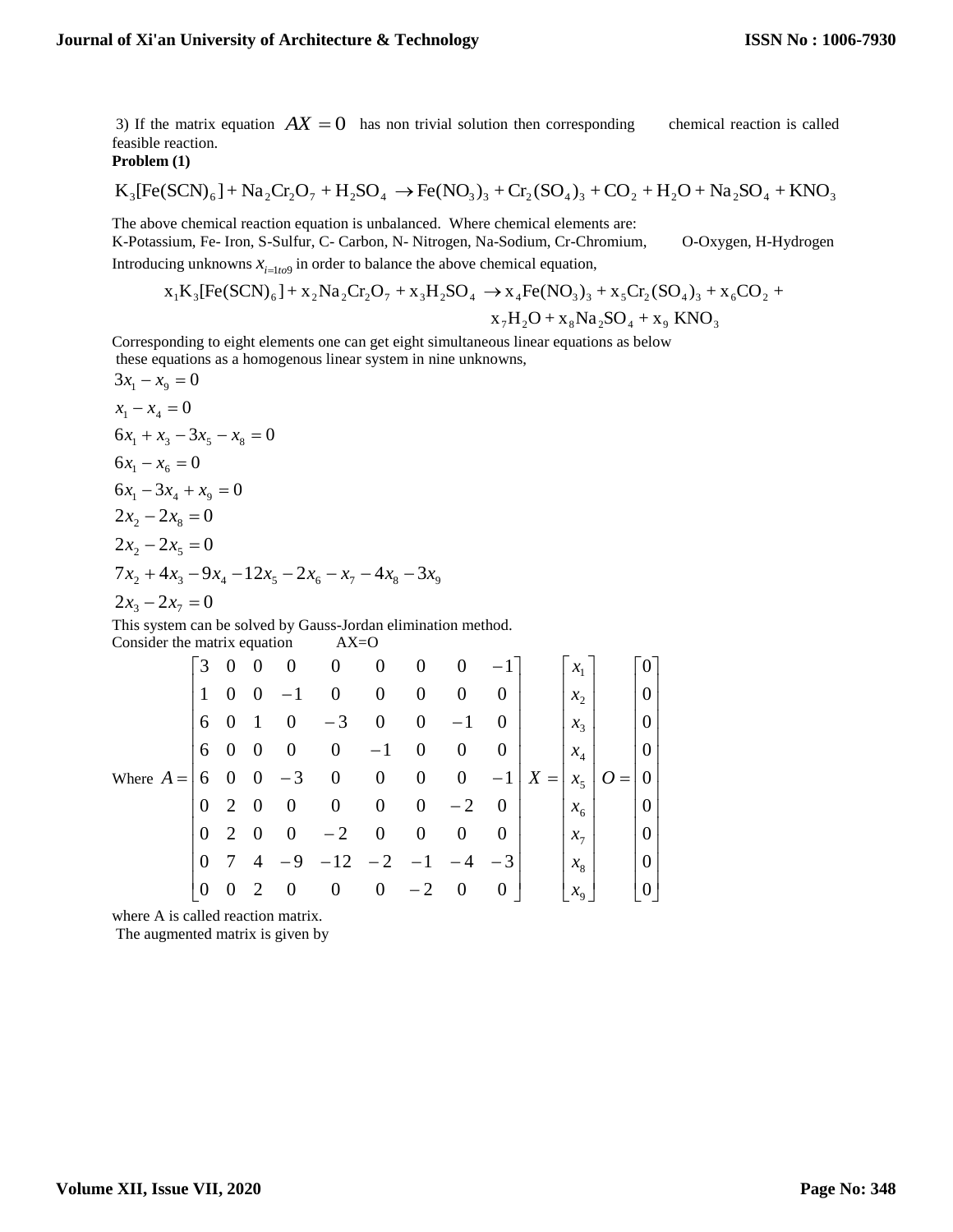$$
[A:O] = \begin{bmatrix} 3 & 0 & 0 & 0 & 0 & 0 & 0 & 0 & -1 & 0 \\ 1 & 0 & 0 & -1 & 0 & 0 & 0 & 0 & 0 & 0 \\ 6 & 0 & 1 & 0 & -3 & 0 & 0 & -1 & 0 & 0 \\ 6 & 0 & 0 & 0 & 0 & -1 & 0 & 0 & 0 & 0 \\ 6 & 0 & 0 & -3 & 0 & 0 & 0 & 0 & -1 & 0 \\ 0 & 2 & 0 & 0 & 0 & 0 & 0 & -2 & 0 & 0 \\ 0 & 2 & 0 & 0 & -2 & 0 & 0 & 0 & 0 & 0 \\ 0 & 7 & 4 & -9 & -12 & -2 & -1 & -4 & -3 & 0 \\ 0 & 0 & 2 & 0 & 0 & 0 & -2 & 0 & 0 & 0 \end{bmatrix}
$$
  
Solving Augmented Matrix using Gauss-Jordan Elimination method

By applying row transformations one can get the echelon form as below

| $[A:O] = \begin{vmatrix} 0 & 0 & 0 & 1 & 0 & 0 & 0 & 0 & -1/3 & 0 \\ 0 & 0 & 0 & 0 & 1 & 0 & 0 & 0 & -16/3 & 0 \end{vmatrix}$ |  |  |  |  | $\begin{bmatrix} 1 & 0 & 0 & 0 & 0 & 0 & 0 & 0 & -1/3 & 0 \\ 0 & 1 & 0 & 0 & 0 & 0 & 0 & 0 & -16/3 & 0 \end{bmatrix}$     |  |
|-------------------------------------------------------------------------------------------------------------------------------|--|--|--|--|---------------------------------------------------------------------------------------------------------------------------|--|
|                                                                                                                               |  |  |  |  | $0 \t 0 \t 1 \t 0 \t 0 \t 0 \t 0 \t 0 \t -58/3 \t 0$                                                                      |  |
|                                                                                                                               |  |  |  |  |                                                                                                                           |  |
|                                                                                                                               |  |  |  |  |                                                                                                                           |  |
|                                                                                                                               |  |  |  |  |                                                                                                                           |  |
|                                                                                                                               |  |  |  |  | $\begin{array}{cccccccc} 0 & 0 & 0 & 0 & 0 & 1 & 0 & 0 & -2 & 0 \\ 0 & 0 & 0 & 0 & 0 & 0 & 1 & 0 & -58/3 & 0 \end{array}$ |  |
|                                                                                                                               |  |  |  |  | $0 \t 0 \t 0 \t 0 \t 0 \t 0 \t 0 \t 1 \t -16/3 \t 0$                                                                      |  |
|                                                                                                                               |  |  |  |  | $0 \t0 \t0 \t0 \t0 \t0 \t0$                                                                                               |  |

Number of unknowns (n)=9

Rank= number of non-zero rows=8

 $AX=O$  is a homogeneous linear system of equations and can have nontrivial solution as  $n > r$  i.e number of unknowns > rank.

Then System  $AX=O$  possess an infinitely many solutions. There  $are(n-r)$  number of linearly independent solutions.

Number of independent solutions is n–r=9-8=1

One can treat any one of  $X_{i=1}$  *to* 9 as independent.

Let  $X_9$  be independent. Then  $X_1, X_2, \ldots X_8$  are dependent variables

For instance if one can choose

if  $x_9 = 3$  then we get  $x_1 = 1$ ,  $x_2 = 16$ ,  $x_3 = 58$ ,  $x_4 = 1$ ,  $x_5 = 16$ ,  $x_6 = 6$ ,  $x_7 = 58$ ,  $x_8 = 16$ ,

Since we have got a non-zero solution (non-trivial solution) the above chemical reaction equation in problem (1), therefore it is called feasible reaction equation.

Now the given chemical equation becomes

$$
K_{3}[Fe(SCN)_{6}] + 16Na_{2}Cr_{2}O_{7} + 58H_{2}SO_{4} \rightarrow Fe(NO_{3})_{3} + 16Cr_{2}(SO_{4})_{3} + 6CO_{2} + 58H_{2}O + 16Na_{2}SO_{4} + 3KNO_{3}
$$

**Corresponding solution using MATLAB code**

 $>> A =$  [4 1 0 -1 0 0 0 0 0; 1 0 0 0 -2 0 0 0 0; 6 0 0 0 0 0 0 -1 0 ; 6 0 0 0 0 0 -1 0 0;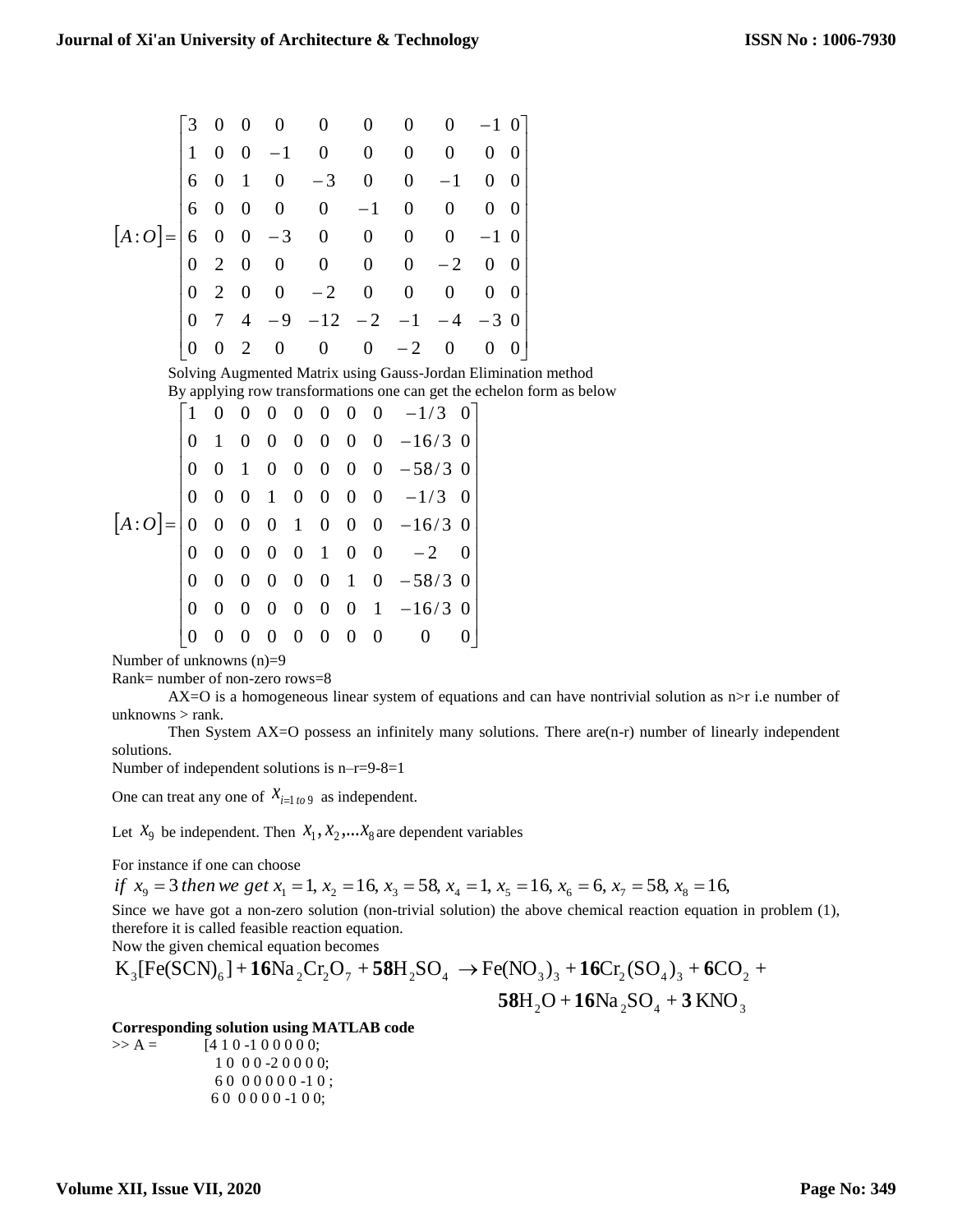0 1 0 0 0 -1 0 0 0; 0 4 4 -4 -12 -4 -3 -2 -1; 0 0 2 -1 0 0 -1 0 -2; 0 0 1 -1 -3 -1 0 0 0]; *>>R = rref (A); >>[N,D] = rat(R); >>N; >>D; >>format rat R* **Problem (2).** 

Consider the following unbalanced chemical reaction  $H_3PO_4 + (NH_4)_2MoO_4 + HNO_3 \rightarrow (NH_4)_3PO_4 * 12MoO_3 + NH_4NO_3 + H_2O$ 

Say  $y_1H_3PO_4 + y_2(NH_4)_2MO_4 + y_3 HNO_3 \rightarrow y_4(NH_4)_3PO_4.12MO_3 + y_5NH_4NO_3 + y_6H_2O_4$ It is unbalanced chemical equation and in this reaction there are five compounds **H-** Hydrogen**;P-** Phosphorus**;O-** Oxygen**;N-** Nitrogen**;Mo-** Molybdenum

Introducing unknowns  $X_{i=1}$  to 6 in order to balance the above chemical equation:

In the above equations subscript represents the total number of atoms of an element. Rewriting these equations as a homogenous linear system in four unknowns,

$$
H: 3y_1 + 8y_2 + y_3 - 12y_4 - 4y_5 - 2y_6 = 0
$$
  
\n
$$
P: y_1 - y_4 = 0
$$
  
\n
$$
O: 4y_1 + 4y_2 + 3y_3 - 40y_4 - 3y_5 - y_6 = 0
$$
  
\n
$$
N: 2y_2 + y_3 - 3y_4 - 2y_5 = 0
$$
  
\n
$$
Mo: y_2 - 12y_4 = 0
$$

This system can be solved by Gauss-Jordan elimination method. Consider the matrix equation AX=O

where 
$$
A = \begin{bmatrix} 3 & 8 & 1 & -12 & -4 & -2 \\ 1 & 0 & 0 & -1 & 0 & 0 \\ 4 & 4 & 3 & -40 & -3 & -1 \\ 0 & 2 & 1 & -3 & -2 & 0 \\ 0 & 1 & 0 & -12 & 0 & 0 \end{bmatrix}
$$
  $X = \begin{bmatrix} y_1 \\ y_2 \\ y_3 \\ y_4 \\ y_5 \\ y_6 \end{bmatrix}$ ,  $O = \begin{bmatrix} 0 \\ 0 \\ 0 \\ 0 \\ 0 \end{bmatrix}$ 

 $\blacksquare$ 

The augmented matrix is given by

$$
[A:O] = \begin{bmatrix} 3 & 8 & 1 & -12 & -4 & -2 & 0 \\ 1 & 0 & 0 & -1 & 0 & 0 & 0 \\ 4 & 4 & 3 & -40 & -3 & -1 & 0 \\ 0 & 2 & 1 & -3 & -2 & 0 & 0 \\ 0 & 1 & 0 & -12 & 0 & 0 & 0 \end{bmatrix}
$$

Solving Augmented Matrix using Gauss-Jordan Elimination method By applying row transformations one can get the Echelon form as below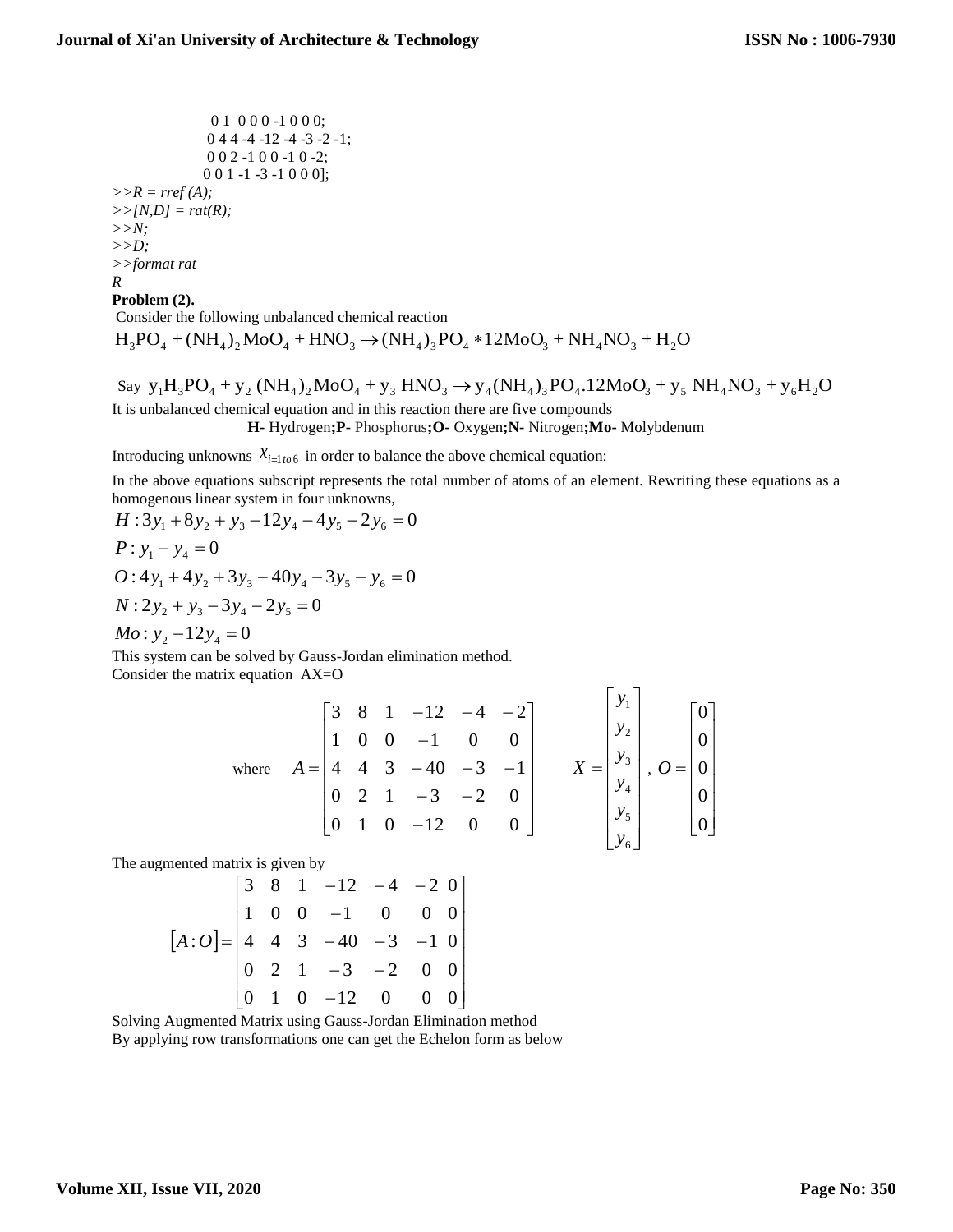$$
[A:O] = \begin{bmatrix} 1 & 0 & 0 & 0 & 0 & -1/12 & 0 \\ 0 & 1 & 0 & 0 & 0 & -1 & 0 \\ 0 & 0 & 1 & 0 & 0 & -7/4 & 0 \\ 0 & 0 & 0 & 1 & 0 & -1/12 & 0 \\ 0 & 0 & 0 & 0 & 1 & -7/4 & 0 \end{bmatrix}
$$

Treat  $y_6$  as independent variable and remaining as dependent variables.

if 
$$
y_6 = 12
$$
 then  $y_1 = 1$ ,  $y_2 = 12$ ,  $y_3 = 21$ ,  $y_4 = 1$ ,  $y_5 = 21$ 

Since we have got a non-zero solution (non-trivial solution) the above chemical reaction equation in problem (2), therefore it is called feasible reaction equation.

Now the given chemical equation becomes  $\rm H_3PO_4 + 12(NH_4)_2MoO_4 + 21HNO_3 \rightarrow (NH_4)_3PO_4.12MoO_3 + 21NH_4NO_3 + 12H_2O_4$ 

#### **Corresponding solution using MATLAB code**:

```
>> A=[ 3 8 1 -12 -4 -2;
        1 0 0 -1 0 0;
        4 4 3 -40 -3 -1;
   0 2 1 -3 -2 0;
  010 - 1200;
>>RR = rref (A);
>>[N,D] = rat(R);
>>N;
>>D;
>>format rat
R
```
#### III.CONCLUSION

Based on the results, BCRE can be taught and learned through the method of solving homogeneous linear equations by Gauss-Jordan elimination method. The utilization of MATLAB code may help the teachers in facilitating the learning of the topic. This software may also provide opportunities for the students to experience success, thus avoiding error and gaining interest in BCRE topic and linear algebra. Further, the application of MATLAB to other disciplines may also be conducted.

#### REFERENCES

- [1] Akinola,D.Y Kutchin, I.A. Nyam and O. Adeyanju, " Using row reduced echelon form in balancing a chemical equation", *Advances in Linear algebra and matrix theory*, vol. 6, pp.146-157, 2016
- [2] Nathan L. Charnock. "Teaching Methods for Balancing Chemical Equations: An Inspection versus an Algebraic Approach." *American Journal of Educational Research*, Vol. 4(7), pp. 507-511, 2016.
- [3] Smith, L. and Powell, J. 'An Alternative Method to Gauss-Jordan Elimination: Minimizing Fraction Arithmetic'. The Mathematics Educator, vol. 20(2), pp.44-50, 2011.
- [4] Z. Candelario, "Balancing chemical equations using Gauss-Jordan elimination aided by Matrix calculator", *Innovative Technology and Management Journal*, vol. 2, pp. 34-46, 2019
- [5] Wang, Y., In Search of Denotational Mathematics: Novel Mathematical Means for Contemporary Intelligence, Brain, and Knowledge Sciences, *Journal of Advanced Mathematics and Applications*, vol. 1(1), pp. 4-25, 2012.
- [6] Padmaja, V., An Innovative Approach of Matrix algebra to Balancing Chemical-Reaction Equations, *WJPPS*, vol. 6(3), pp.260-266, 2017.
- [7] Rao, C.R.; Mitra, S.K.. Generalized Inverse of Matrices and Its Application, *Wiley, New York*, 1971.
- [8] Sen, S.K., Prabhu, S.S.. Optimal iterative schemes for computing Moore–Penrose matrix inverse, *Internat. J. Systems Sci*., vol. 8, pp. 748– 753, 1976.
- [9] Krishnamurthy, E.V. Generalized Matrix Inverse Approach to Automatic Balancing of Chemical Equations, *Int. J. Math. Educ. Sci. Technol*, vol. 9, pp. 323–328, 1978.
- [10] [William, C. Herndon.](https://pubs.acs.org/author/Herndon%2C+William+C) On Balancing Chemical Equations: Past and Present, *J. Chem. Educ.*, vol. *74 (11), pp.* 1359, 1997.
- [11] [Arcesio Garcia.](https://pubs.acs.org/author/Garcia%2C+Arcesio) A new method to balance chemical equations, *J. Chem. Educ.*, **1987**, *64 (3)*, 247,